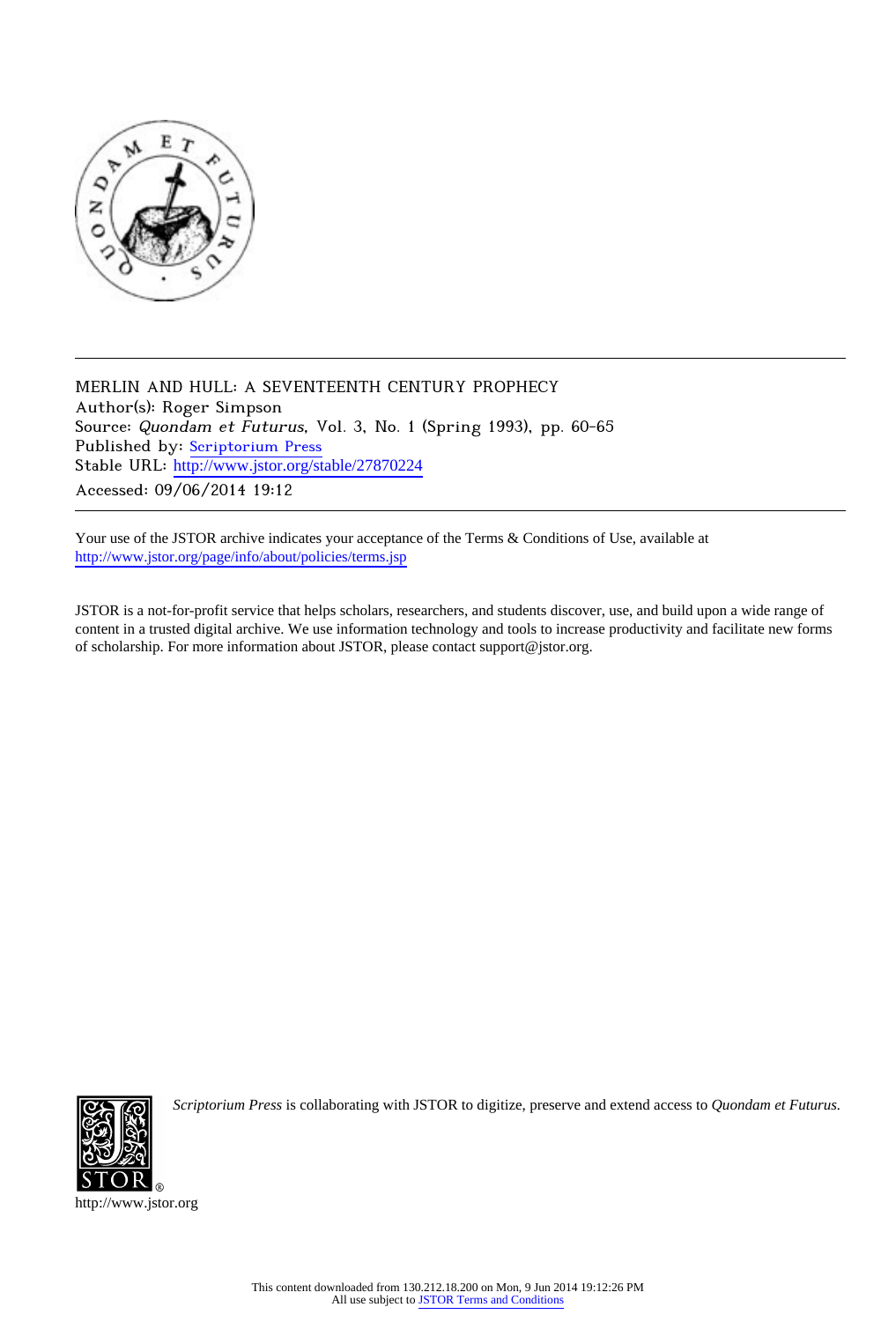# MERLIN AND HULL: A SEVENTEENTH CENTURY PROPHECY

# Roger Simpson

Though prophecy is, as George Eliot observed, $1$  the most gratuitous form of mistake, Britain has never lacked aspirants to the mantic role, and the time-dishonoured tradition of political prophecy has remained a cultural staple in this country from, at least, medieval times to the present, when it has entered upon a virulent form.

As the urge to haruspicate or scry is exacerbated in times of national distress, the events of the mid-seventeenth century provided ideal circumstances for soothsaying activity, which often took the particular form of "ancient prophecy" (Thomas 389). This genre usually combined two characterising features: it was elusively vague and, although not resting upon any clearly defined magical or religious foundation, it was attributed nonetheless to some historical or mythical authority. Among these authorities, Bede and Thomas Becket commonly figured, but the most favoured of all was Merlin.

Merlin's enduring fame was directly attributable to Geoffrey of Monmouth, whose Prophetiae Merlini had paraphrased some of the early Welsh Myrddin material besides augmenting it with very much more of Geoffrey's own apparent making. Included in Geoffrey's Historia Regum Brittaniae (c. 1138), one of the most widely influential of all literary works, the Prophetiae promoted Merlin's reputation, quite independently of the Arthurian legend, as a cryptic forecaster of dynastic and apocalyptic upheavals. In the early seventeenth century his repute in these directions was given a fresh impetus by the publication of new editions of his prophecies in 1603 and 1608, and then by Thomas Heywood's The Life of Merlin (1641), a work that was, in fact, much less concerned with the biography than with the political forecasts of the sage. With the benefit of hindsight, Heywood provided an account that he claimed was Merlin's own prophecy, and which accurately foretold the course of English history up to the coronation of King Charles I. At that point, Heywood wisely paused.

Although the blessing of Merlin had traditionally been invoked by Tudor apologists, and although the Roman Catholic Church had officially discountenanced appeals to Merlin's power of divination by placing him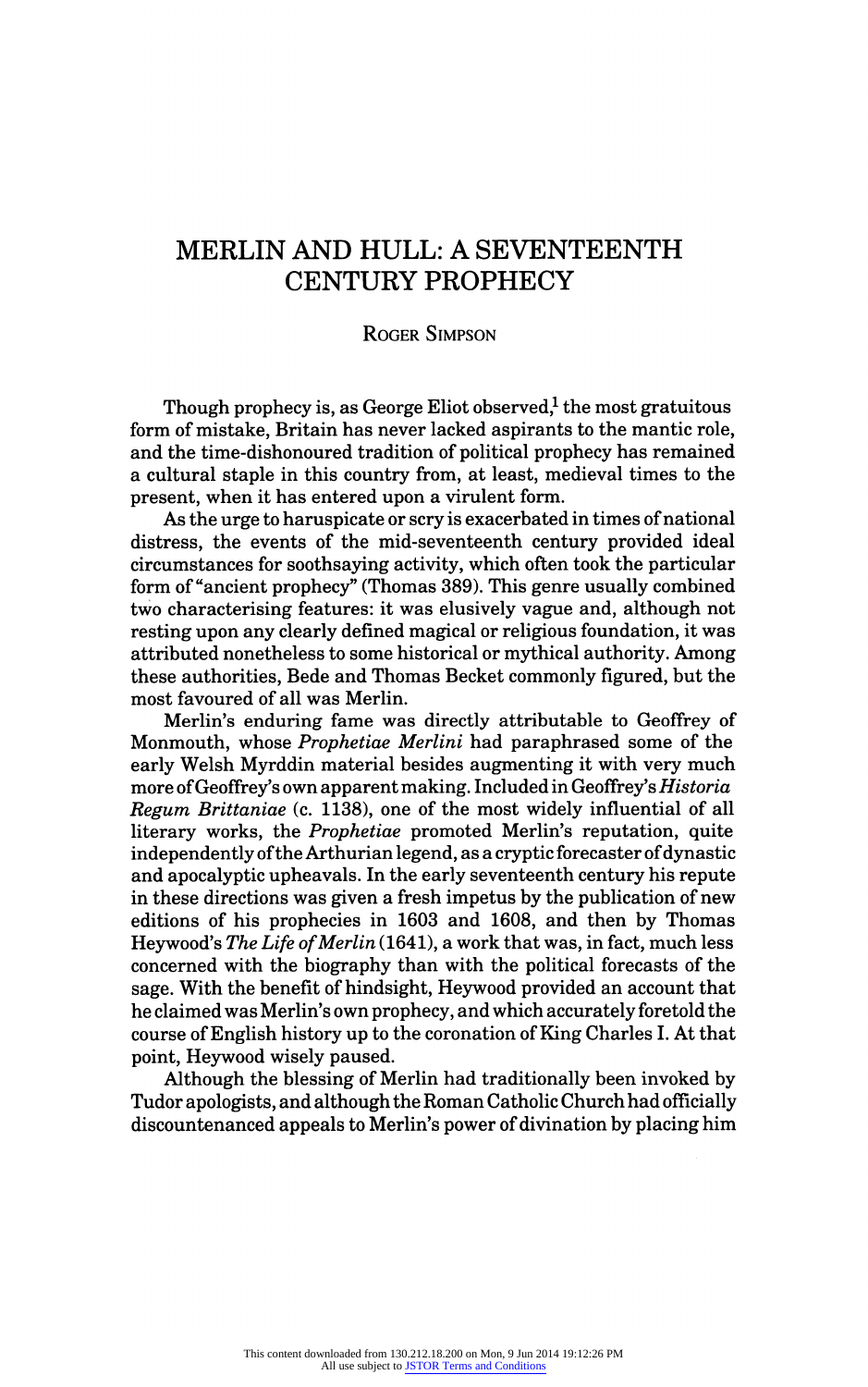ROGER SIMPSON 61

on the Index (Thomas 408), his reputation remained widespread, with the result that no single group could wholly monopolise his authority in the mid-seventeenth century. Both Royalists and Parliamentarians might therefore lay claim to him as a propaganda weapon in the verbal might therefore lay claim to him as a propaganda weapon in the verbal skirmishing that was fought through the medium of policital<br>normalists in  $2\lambda$  records Using  $l^2L^2$  represent the orthogology pamphleteering.<sup>2</sup> A year after Heywood's Life appeared, the outbreak of  $\frac{1}{2}$ hostilities in Yorkshire provided the occasion for Merlin's admonitory intervention on the Royalist side. Included in a pamphlet printed in London on 12 August 1642 was a forty-eight-line poem entitled Merlin's Prophesie of Kingstone upon Hull, a work which was clearly based on the happenings of that spring and summer.<sup>3</sup>

Charles's sharp discords with his Parliamentary opponents were reaching such a critical stage that armed conflict seemed likely.<sup>4</sup> For both sides, the town of Hull appeared an invaluable prize in the event of war as it was a key port on the east coast, could easily be defended, and housed a substantial magazine of arms that had been deposited there in preparation for the attempted invasion of Scotland in 1640. In March 1642 Charles abandoned London, moved into the north of England and made the city of York his base. On 23 April he tried to visit Hull, where there was a sizeable Royalist faction, but, actingin the name of Parliament, the governor barred the gates, closed the drawbridges against him, and Charles was obliged to withdraw crestfallen after an important symbolic rebuff. Because the surrounding areas were, however, still predominantly Royalist, the continuing adherence of Hull to the Parliamentary cause was considered precarious: consequently the magazine was shipped for London in the following month, while King and Parliament wrangled over its control. In July, the Royalists duly laid siege to the town but their attempt was unsuccessful, largely because the town's garrison had cut the river banks so as to flood the approaches. This made it virtually impossible to capture Hull as long as Parliament controlled the sea, and by the end of the month the siege had been raised. His authority having been openly flouted, Charles was drawn into a declaration of war; on 22 August he raised his standard at Nottingham, and the Civil War formally moved into its opening phase.

Issued in the interval between the conclusion of the siege and the proclamation at Nottingham, Merlin's Prophesie of Kingstone upon Hull appears to consist of a thinly-veiled warning by way of an historical review that summarises the town's development from its very humble beginnings as "a sheepe cote" or "sheepfold" (lines  $3, 27$ )<sup>5</sup> to a walled town made prosperous by the shipping trade, an increase in prosperity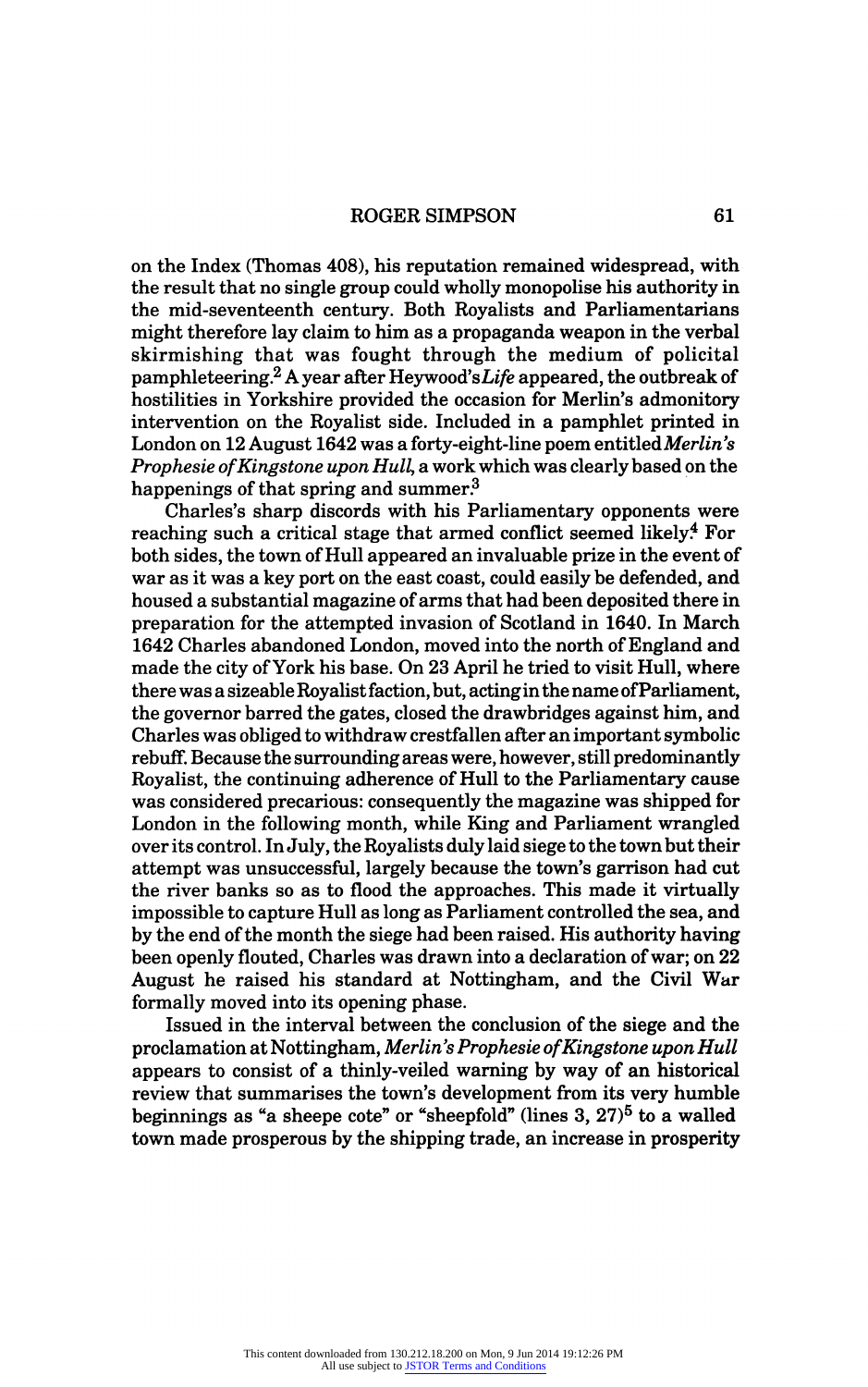signalled by its change of name from Lowman to Kingston.<sup>6</sup> Presumably, the "pride and mischiefe" (line 20) hubristically evinced by the exclusion of the King from what had once been a specifically royal town will be met with divine retribution, no man will be left alive within, and the walls that have insulted the sovereign will be levelled with the ground.

Whereas many other contemporary prophecies, such as the presbyterian John Vicar's Prodigies and Apparitions and William Lilly's A Prophecy of the White King<sup>7</sup> employed highly-wrought metaphorical language made obscurer by an impenetrably-coded animal-symbolism, the Hull prophecy remains rather prosaic, in key with its shambling metrical patterns and limply incohesive sentence structures. Its sole excursion into fanciful symbolism is the reference to the "Lilly" which will beat and wound the town. Such an enigmatic utterance is, of course, one distinguishing technique of a carefully contrived "ancient prophecy," which combines apparently successful forecasting on a minor detail which could reasonably be inferred, such as the flooding of Myton<sup>8</sup> with deliberate ambiguity about major events that will ensue. Thus, while the Lilly would probably be taken as a reference to Charles—who was commonly known as The White King—its indeterminacy would prove a useful hedge in many other eventualities. The second distinguishing technique—appeal to revered authority—is here made very manifest; for not only is the prophecy warranted by Merlin, but it is also vouched for by a wide range of cited luminaries (it is probable that Thomas the Rhymer of Erceldoune, the Venerable Bede, William Wallace and John Bale are intended) and "other moe" who remain undesignated?

Despite these asservations, the prophecy does not, so far, seem to have been very adequately fulfilled. While it is true that the economy of the town of Hull was severely disrupted by a second siege in October 1643, the populace and the buildings remained relatively unscathed. The fourteenth-century walls were finally to be demolished in 1804, but the town was to develop peacefully and prosperously into Victorian times and beyond. Having become a city in 1897, Hull as yet displays no reliable indication of the death prophesied by Merlin.

### UNIVERSITY OF EAST ANGLIA

#### ACKNOWLEDGEMENT

I am grateful to Christopher Smith for introducing me to this prophecy, and for his advice during the writing of this article.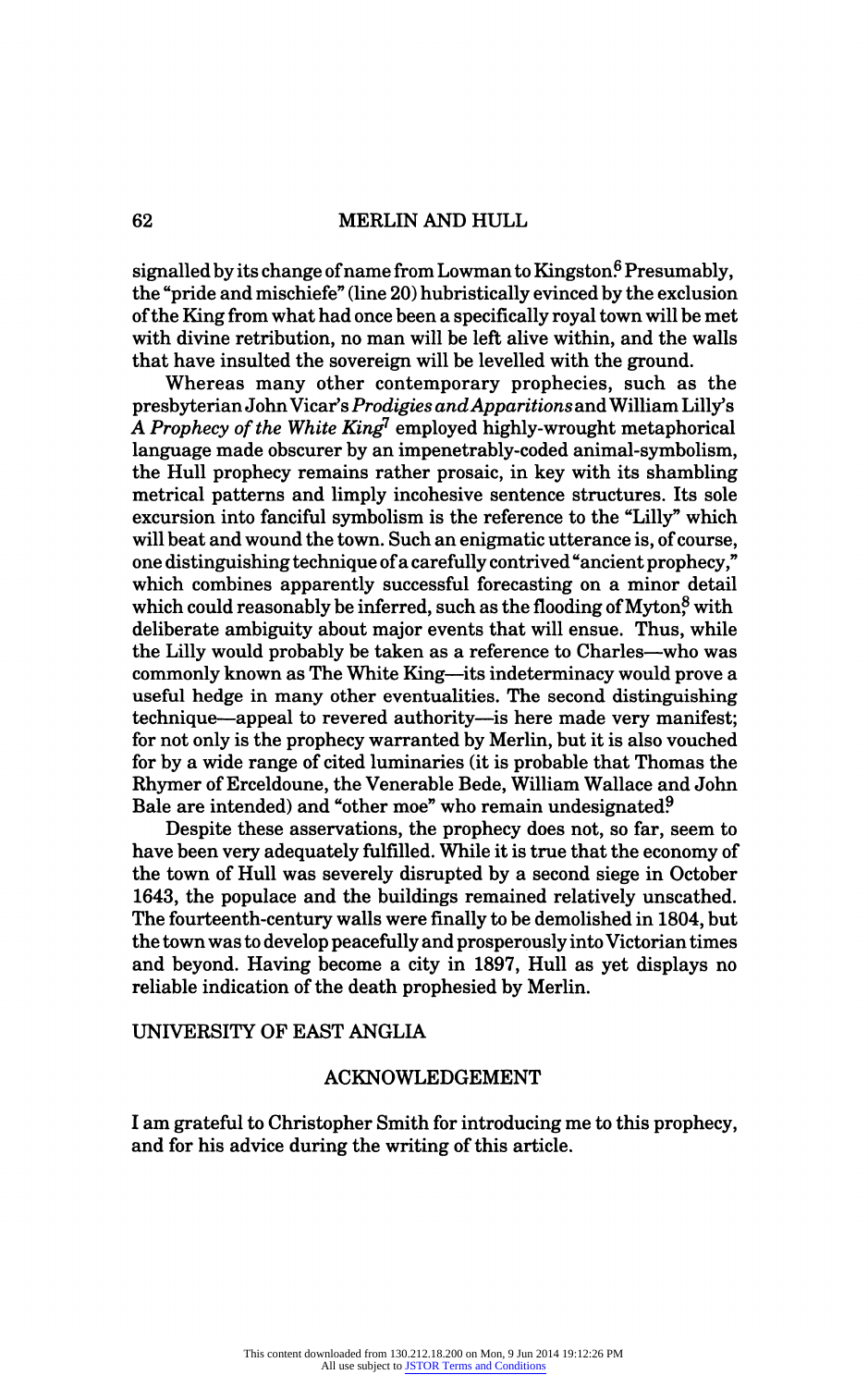# ROGER SIMPSON

# MERLIN'S PROPHESIE OF KINGSTONE UPON HULL

| LOWMAN, LOWNAM, thou mayst well rejoyce,                |    |
|---------------------------------------------------------|----|
| So soone to be changed as thou shalt be;                |    |
| From a Sheepe cotes name the game foes                  |    |
| Unto a goodly Towne as men shall see.                   |    |
| Thy name shall be called to a high Degree               | 5  |
| And 'come a Kings towne, so shall be thy Name:          |    |
| Upon Hull water set shalt thou bee:                     |    |
| Yet take heed to thy selfe for fear of blame.           |    |
| But now poore Myton, thou standest well                 |    |
| Upon <i>Humber</i> banke, but what is thy end;          | 10 |
| Lye even in Humber so thou shalt every dell,            |    |
| Thou canst in no wise thy selfe from it defend.         |    |
| Kingston upon Hull, Lowman was thy Name,                |    |
| A walled Towne thou art, so long as thou shalt stand;   |    |
| By reason of Shipping thou art in good fame,            | 15 |
| But woe to thy end, for MERLIN saith the same.          |    |
| Thy Wals & towres with Pinacles, so high in thy time    |    |
| Of troubles, they shall not thee defend:                |    |
| Nor Forts to be made, this doe I well finde;            |    |
| For thy Pride and mischiefe God will thee sorrow send.  | 20 |
| What availeth thee, thy walls repugning against God,    |    |
| God know'th from the beginning, what thou shalt be,     |    |
| If yet thou hadst bin Lowman and used thy Trade,        |    |
| Thou shouldest have stood still without Walls surely.   |    |
| Now it is a pleasure for thee to behold,                | 25 |
| They Shippes from beyond the Seas,                      |    |
| Yet hadst thou been better to have been a sheepfold,    |    |
| As was thy beginning, as Merlin doth prophecie;         |    |
| For he saith surely, thou shalt be sore beat,           |    |
| And even with the ground thou shalt be laid plaine,     | 30 |
| The day, time, and houre, God hath thee set,            |    |
| That in thee shall be left no man to remaine.           |    |
| By the Lilly thou shalt be sore beat,                   |    |
| For <i>Humber</i> with Shippes shall be all full,       |    |
| And by the same Lilly thou shalt be so wounded,         | 35 |
| And then blame the time that thou wast call'd Hull;     |    |
| And yet the Ships of the Lilly shall still yours remain |    |
| And stand in <i>Humber</i> the truth for to say,        |    |
|                                                         |    |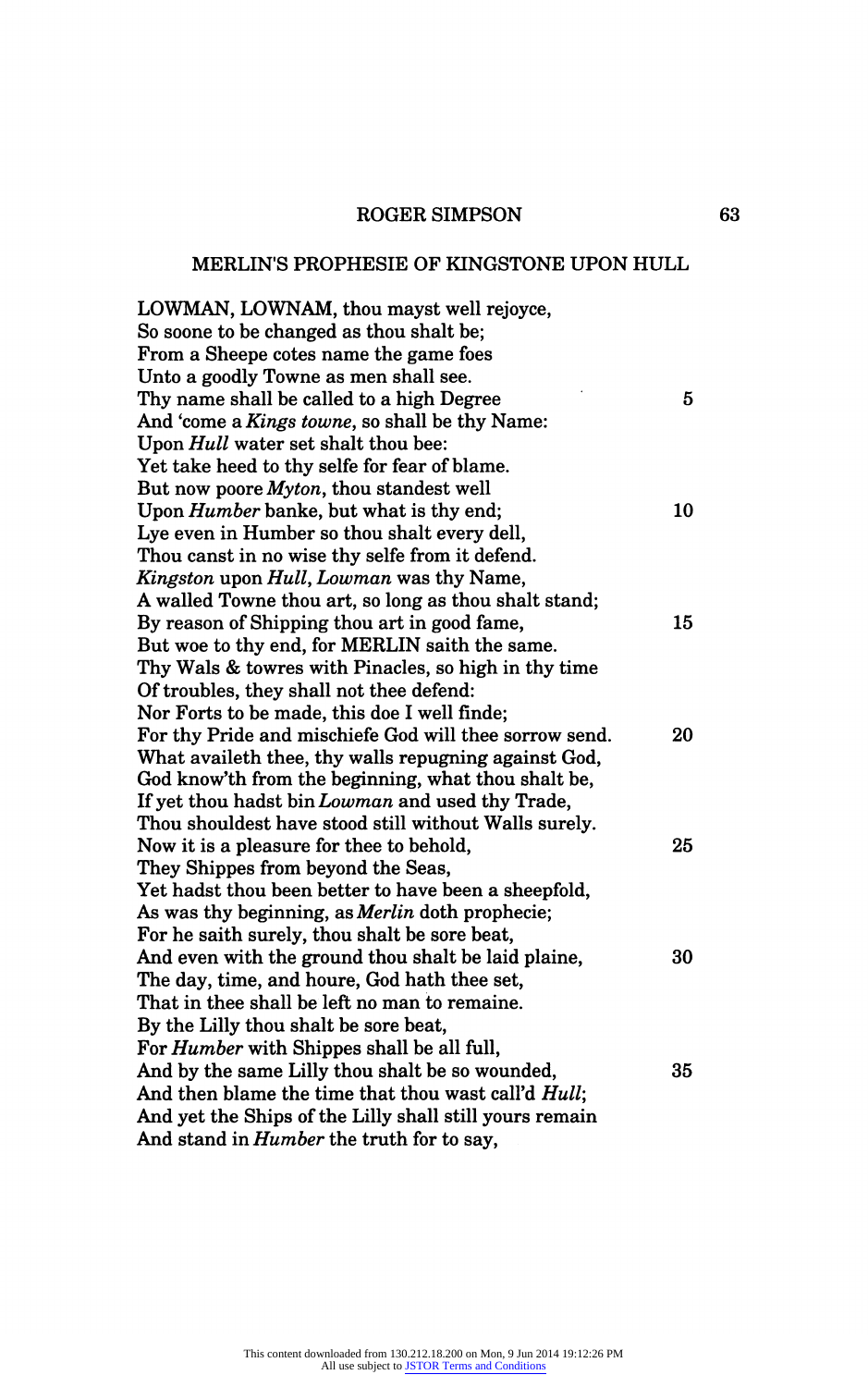#### MERLIN AND HULL

The cause of warres is oft times sodaine,<br>When they were to go home they must needs stay. 40 when they were to go home they must needs stay. Their Mariners shal want that brought the from home And few be left alive of the men of warre, Their Souldiers and Captaines shall be all gone Which they brought with them from Countries far. Thou Hull and thy Enemies shall dye together; 45 For Urta of Seladowne, and Wallis also Doth speake the same Prophecie all together, With Bede, and Bell, and Merlin, with other moe.

#### NOTES

 $1$  Middlemarch, book 1, chapter 10.

<sup>2</sup> The astrologer William Lilly (1602-1681), who favoured the Parliamentary side, published the first of his annual almanacs in June 1644 under the title of Merlinus Anglicus Junior, the English Merlin Reviv'd. For his regular use of the Merlin pseudonym, see Parker, Familiar to All: William Lilly and Astrology in the Seventeenth Century.

 $3$  It was printed in a pamphlet along with the anonymousA Signe from Heaven: or, A Fearefull and Terrible Noise heard in the Ayre at Alborow in the County of Suffolk. A Signe from Heaven has been reprinted by Meg Smith inAldeburgh and Around. Merlin's Prophesie, however, seems not to have been reprinted.

<sup>4</sup> For historical background, I have drawn information from Gillett and MacMahon, A History of Hull; Hibbert, Charles I; and Reckitt, Charles the First and Hull, 1639-1645.

<sup>5</sup> The nearby early Danish settlement of Sculcoates may be alluded to.

 $\frac{6}{10}$  Although a part of the town was, and is, called Lowgate, there seems no evidence of the town having been called Lowman. The early name was Wyke; it became Kingston-upon-Hull in 1293 when King Edward I acquired direct control. The "Lowman, Lownam" of line 1, if it is not a misprint, may be a punning allusion to the sixteenth century Richard Laynam (sometimes spelt Layman and Latham) who spake prophetically in Wiltshire and London of Merlin, the Lilly and the Mouldwarp (Thomas 401).

7 See Harry Rusche, "Prophecies and propaganda, 1641 to 1651."

<sup>8</sup> Much of the abbey land at Myton to the west of Hull collapsed into

#### 64